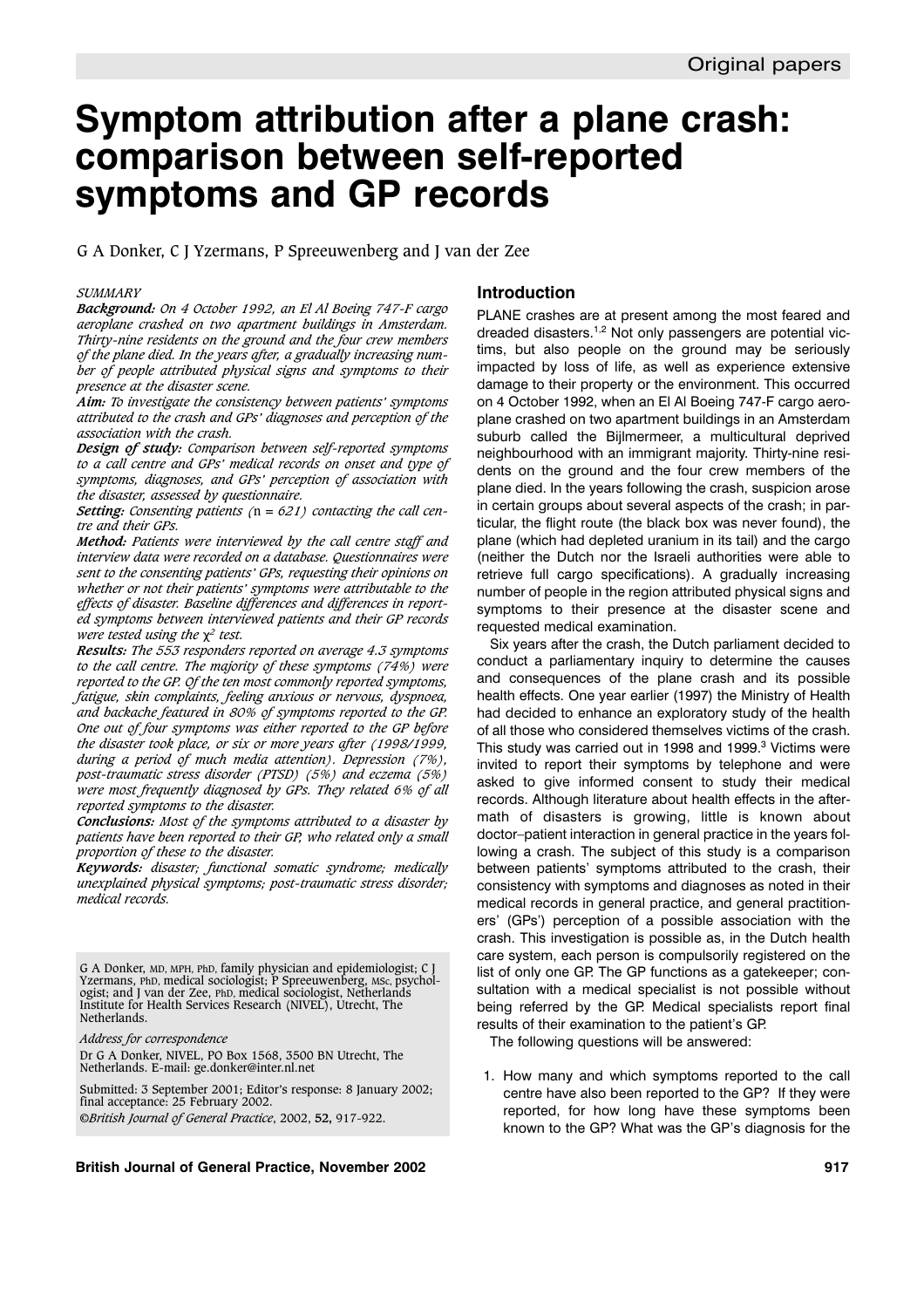## **HOW THIS FITS IN**

# *What do we know?*

Stress exacerbates and perpetuates symptoms and lowers the threshold for medical help seeking.

#### *What does this paper add?*

Most symptoms that were attributed to a disaster by patients have been reported to their GP; however, GPs related only a small proportion of these to the disaster. A quarter of the symptoms that were attributed to the disaster by patients were reported to their GP either before, or six or more years after, the disaster took place. Many symptoms attributed to a disaster by patients would fit in the category 'medically unexplained physical symptoms'.

reported symptoms? When was this diagnosis made?

2. According to the GP, are the reported symptoms and diagnoses caused by the disaster? What are the GP's arguments for relating or not relating these symptoms or diagnoses to the disaster?

# **Method**

## *Responders and GPs*

A toll-free call centre staffed by 25 professional multilingual interviewers was established, to which people could present the health problems they attributed to the plane crash. Further explanation of the organisation of the call centre and recruitment of patients is reported in a separate article.<sup>4</sup> During two months (June and July 1998) ten telephone lines were open between 8.00 am and 10.00 pm. The interviews lasted on average 45 minutes. People were requested to call in themselves, with the exception of patients who were younger than 14 years, (who would have been eight years old at the time of the crash), too ill, or had a serious language barrier. In such cases a proxy was allowed to present the health problems in his or her place. At the end of the telephone interview objectives were explained and consent from the responders to ask his or her GP about symptoms in their medical records was sought. Entry of data from the telephone interview into a computerised database took place immediately after each call.

Data on the GP records were collected by sending questionnaires to patients' GPs, after receiving signed informed consent forms from their patients. Most GPs (90%) only had one or two such patients in their practice. All GPs with three or more patients (the greatest number of patients was 22) were offered assistance in examining the medical records. If additional information was considered appropriate then GPs' answer forms were accompanied by copies of specialists' letters, laboratory results, etc; about 50% of GPs provided such extra documents.

The questionnaire that was sent to the GP reported symptoms and diagnoses as presented by the patient during the telephone interview and included the following questions: 'Did this patient consult you with the reported symptoms and if so, when?'; 'Do you relate the symptoms to the disaster?'; 'Why (not)?'; 'Were the symptoms converted into a diagnosis?'; 'Can you confirm this diagnosis?'; 'When was this diagnosis made?'; 'Was the diagnosis related to the disaster?'; 'Why (not)?'

## *Measurement and measures*

*Telephone interviews.* Trained interviewers used an adapted version of the International Classification of Primary Care (ICPC) to classify the symptoms.3,5

*GP questionnaires*. For the first question ('Are the reported symptoms known to the GP?') four time frames were distinguished retrospectively, i.e. before the disaster took place (before October 1992) and three periods after the disaster took place (October 1992–1994; October 1995–1997; and October 1998–1999).

For the second question ('Do you relate the reported symptoms to the disaster?') the GP was requested to indicate, on a three-point scale, whether a relationship between symptoms (and/or diagnoses) and the disaster was considered realistic (1 = unrealistic; 2 = possible; 3 = (very) realistic). The contents of the plane cargo had not yet been disclosed at the time of data collection.

*Analyses*. Information from the call centre and the GP medical records survey were summarised with descriptive statistics, using SPSS.<sup>6</sup> Baseline differences and differences in reported symptoms between responders contacting the telephone enquiry line and those involved in the GP records survey were tested using the  $\chi^2$  test.<sup>3</sup>

#### **Results**

## *Were the reported symptoms noted in GP's medical records?*

Informed consent was received from 621 (73%) responders out of 846 contacting the call centre. Four GPs were not found and 30 GPs did not respond. Finally, 553 (89% of those who gave informed consent) questionnaires were received from 345 GPs scattered all over the country, with a concentration in Amsterdam. A comparison of baseline variables between those responders whose medical records were examined and those whose records were not, revealed no difference in distribution of sex, age, and country of origin (data not shown). Responders (48%) were more frequently rescue workers than non-responders (37%, *P*<0.05) and less often lived in the destroyed apartments (35% versus 43%, *P*<0.05 [data not shown]). Responders (42%) more often reported psychological problems and problems of the nervous system (25%) than non-responders (34% and 14% respectively, *P*<0.05 for both comparisons [data not shown]).

The 553 responders reported in total 2358 signs and symptoms (average 4.3 symptoms per responder). Of these, 2211 (94%) could be used for statistical analysis. In the other 6%, analysis was not possible owing to incomplete information from the GP. The majority of signs and symptoms  $(n =$ 1636 [74%]) had been reported to the GP (Table 1). Fatigue, skin symptoms, feeling anxious or nervous, dyspnoea, and backache were the most frequently reported (80% or more had been reported to the GP). Of the 10 most frequently

#### **918 British Journal of General Practice, November 2002**

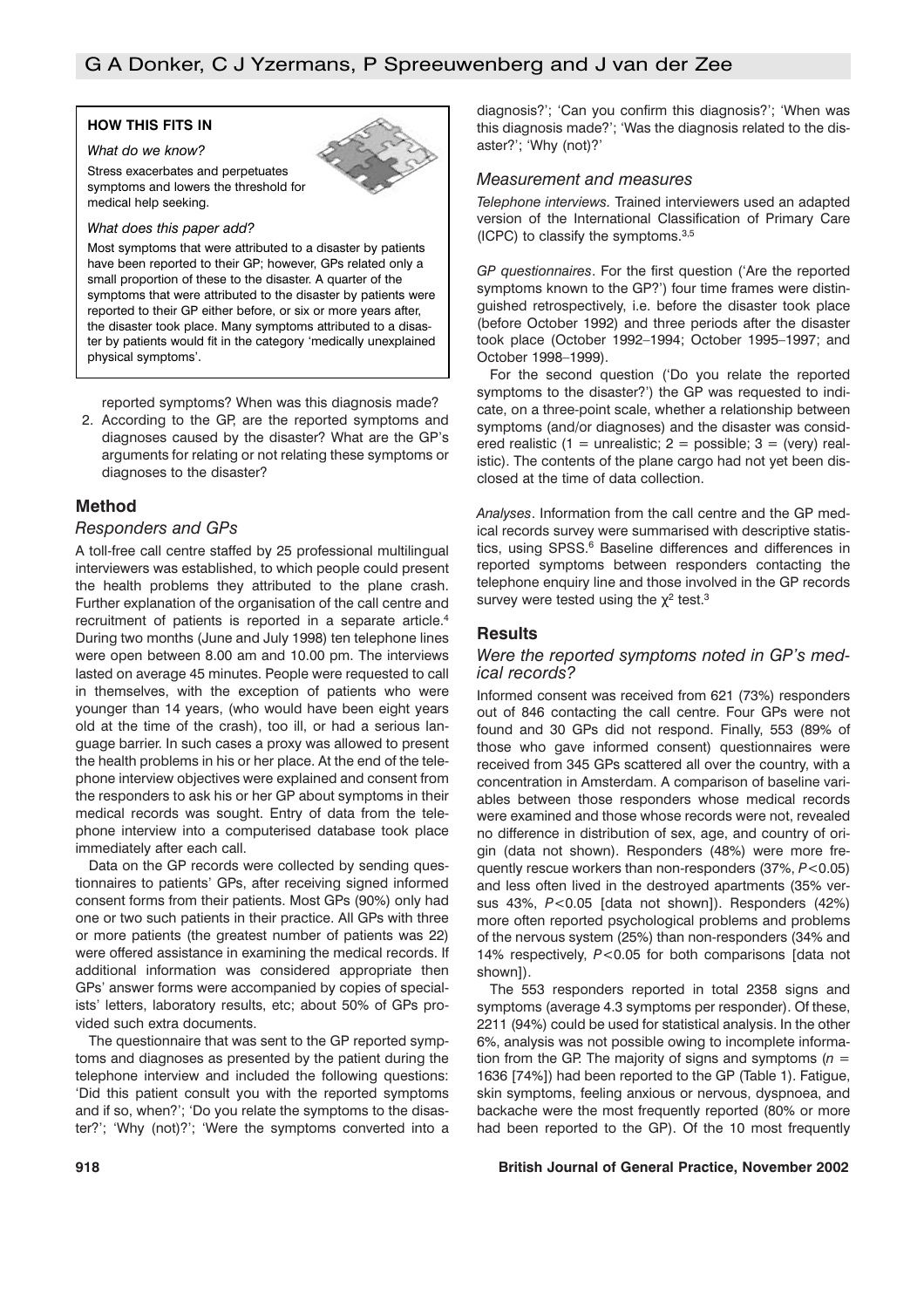*Table 1. Ten most frequently reported symptoms to the call centre, the percentage of responders who reported these symptoms to the GP (*n *= 553 responders), and the percentage probably related to the disaster as judged by the GP (*n *= 2211 reported symptoms).*

| Symptom                  | Percentage of responders<br>$(n = 553)$ reporting<br>symptom to call centre <sup>a</sup> | Percentage of responders<br>with this symptom who<br>reported it to their GP | Percentage of symptoms<br>probably related to<br>disaster according to GPb |
|--------------------------|------------------------------------------------------------------------------------------|------------------------------------------------------------------------------|----------------------------------------------------------------------------|
| Tiredness, fatigue       | 45                                                                                       | 80                                                                           |                                                                            |
| Headache                 | 18                                                                                       | 73                                                                           |                                                                            |
| Sleeping problems        | 16                                                                                       | 70                                                                           | 23                                                                         |
| Dyspnoea                 | 15                                                                                       | 79                                                                           |                                                                            |
| Concentration disorder   | 14                                                                                       | 83                                                                           |                                                                            |
| Dry skin                 | 13                                                                                       | 81                                                                           | 15                                                                         |
| Memory disorder          | 13                                                                                       | 53                                                                           | 16                                                                         |
| Feeling anxious, nervous | 12                                                                                       | 81                                                                           | 18                                                                         |
| Cough                    |                                                                                          | 75                                                                           |                                                                            |
| Backache                 |                                                                                          | 80                                                                           |                                                                            |

<sup>a</sup>lt was possible for patients to have more than one symptom — the average symptom score was 4.3; <sup>b</sup>Scored as '(very) realistic' on a three-point scale indicating the assumed association between diagnosis and disaster  $(1 =$  unrealistic,  $2 =$  possible,  $3 =$  [very] realistic).

reported symptoms to the call centre, memory disorder was the least known to the GP (53% of cases reported to the GP [Table 1]). Of all the symptoms reported to the call centre, hyperventilation, digestive symptoms, and neurasthenia were most frequently reported to the GP (Table 2). In contrast, instability of weight (gain or loss), hoarseness, frequent fever, and common cold were the least frequently presented symptoms to the GP (Table 2).

## *How long have these symptoms been known to the GP?*

The time of onset was known in 1456 (89%) out of 1636 symptoms reported to the GP. One out of nine symptoms, attributed to the disaster by the patients, was reported to the GP before the disaster took place (especially cardiovascular symptoms, anxiety, and nervousness [Table 3]). Most symptoms (74%) were reported between October 1992 and 1998, while 15% were reported to the GP in 1998/1999 (mainly symptoms of the cardiovascular and musculoskeletal system [Table 31).

# *GP's translation from reported symptoms to diagnoses*

In 553 patients, GPs interpreted 2211 presented symptoms into 862 diagnoses, here analysed for the six most frequently reported symptoms (Table 4). This analysis made clear that a symptom can be associated with several diagnoses, but frequently the diagnosis could not be specified (medically unexplained physical symptoms [MUPS]). Fatigue could, in addition to being unspecified in most cases, also lead to diverse diagnoses, such as depression in 5% of cases, upper respiratory tract infection, and diabetes mellitus in 1% of cases. Headache was presented as a symptom of stress, as well as of sinusitis. Dyspnoea was related not only to asthma/chronic obstructive pulmonary disease (18%) and allergy (2%), but also to hyperventilation (6%).

One-third of the patients (33.8%) showed one or more of the ten most frequent diagnoses (data not shown). Depression (6.7%) and post-traumatic stress disorder (PTSD) (5.2%) were most frequently diagnosed. Neurasthenia (4.7%), muscle pain (3.1%), hyperventilation (3.1%) and tension headache (2.9%) appear in the ten most

## **British Journal of General Practice, November 2002 919**

frequent diagnoses in this study (data not shown), while it is usually less frequently diagnosed in general practice.

## *Did the GP relate reported symptoms and diagnoses to the disaster?*

Only 6% of all 2211 reported symptoms was related to the disaster by the GP (data not shown). Although fatigue was expressed by 45% of the patients, the GP related this in only 3% of cases to the disaster (Table 1). Coughing, reported by 9% of responders, was never related to the disaster. For sleeping problems, reported by 16% of the patients, the percentage related to the disaster was much higher (23%).

Only a few diagnoses were frequently related to the disaster (Table 5); PTSD and acute stress were, not surprisingly, the most frequent. Highly incident diagnoses of the musculoskeletal system and skin were rarely related to the disaster.

# *What were GPs' reasons for relating symptoms or diagnoses to the disaster?*

Where GPs related a symptom or diagnosis to the disaster, the time of diagnosis was the most important reason for this (data not shown). $3$  In particular, when the symptoms were presented before the disaster took place or with a long delay after it took place (at the time of high media attention during the Parliamentary Inquiry), a direct relationship with the disaster was thought to be highly unrealistic. When the GP did not relate a diagnosis to the disaster, he was questioned about other specific causes. In 46% of cases the GP mentioned other psychosocial causes: in 13% an existing somatic disease; in 30% no clear cause; and in 8% a personality trait (data not shown).3

# **Discussion**

Three-quarters of symptoms reported to the call centre were also found in GPs' medical records. A quarter of these were reported before the disaster took place, or six or more years after — coincident with much media attention at the time of the parliamentary inquiry. Symptoms that existed before the disaster took place may have been aggravated by the disaster. However, a direct relationship with the disaster seems unlikely. Most symptoms did not fit into a clear diagnosis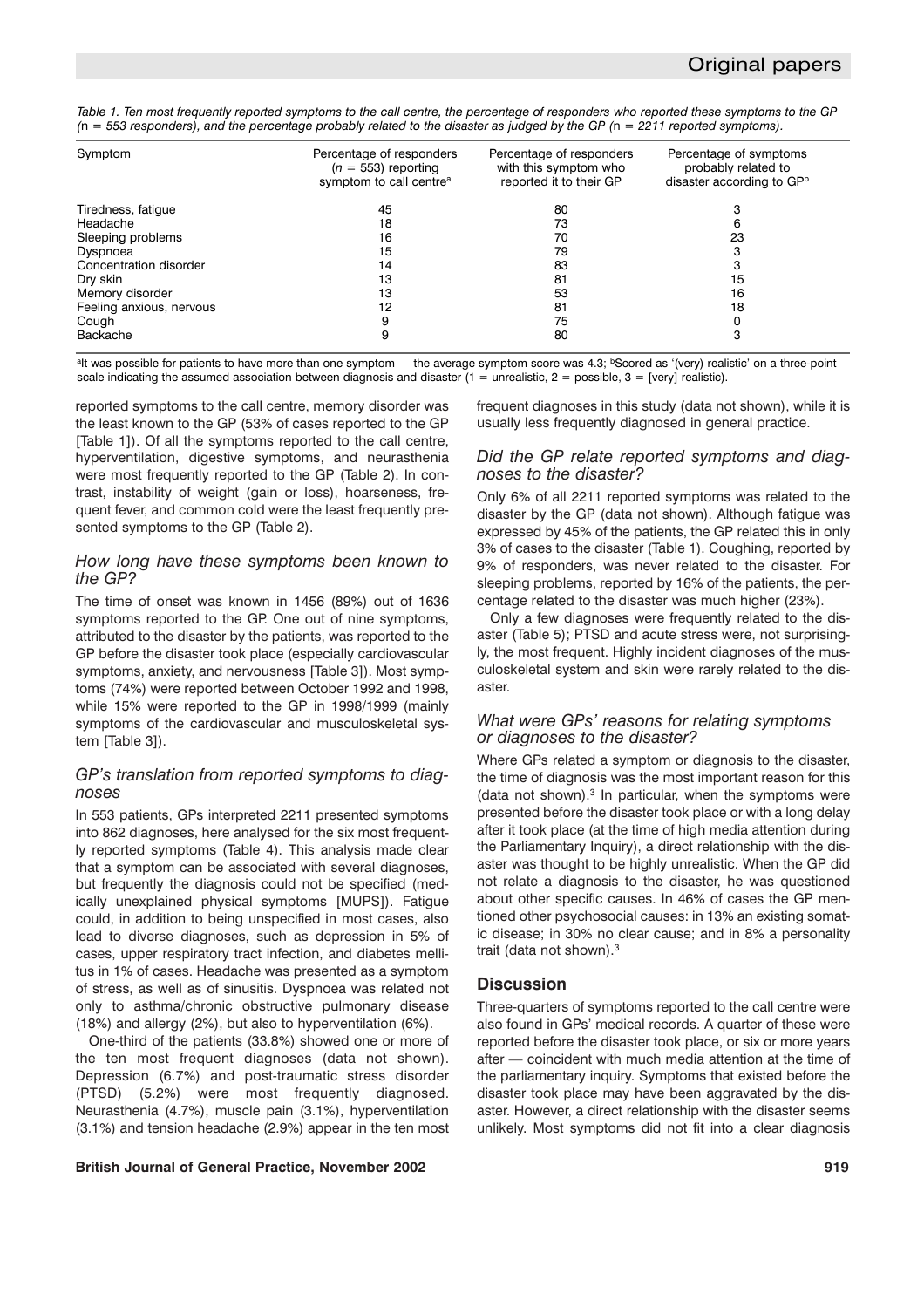| Symptom most reported to GP         | % reported | n  | Symptom least reported to GP | % reported | n  |
|-------------------------------------|------------|----|------------------------------|------------|----|
| Hyperventilation                    | 100        | 8  | Declined vision              | 64         | 14 |
| Leg symptom                         | 100        | 21 | <b>Blurred vision</b>        | 64         | 14 |
| Abdominal cramp                     | 94         | 17 | Painful skin                 | 63         | 8  |
| <b>Heartburn</b>                    | 92         | 13 | Lacrimation                  | 63         | 16 |
| Neurasthenia                        | 89         | 9  | Loss of appetite             | 60         | 5  |
| Red eye                             | 89         | 9  | Loss of hair                 | 58         | 19 |
| Painful eye                         | 89         | 9  | Excessive transpiration      | 57         | 14 |
| Frequently ill                      | 89         | 9  | Symptom elbow                | 56         | 16 |
| Sore joints                         | 87         | 44 | Vitiligo                     | 54         | 22 |
| Stomach ache                        | 87         | 16 | Foot symptom                 | 54         | 11 |
| Hip symptom                         | 86         |    | Ankle symptom                | 54         | 13 |
| Hypertension                        | 86         | 14 | Eye itching                  | 54         | 13 |
| Vomiting                            | 86         | 14 | Allergy                      | 53         | 15 |
| Rash                                | 83         | 6  | Memory disorder              | 53         | 72 |
| Concentration disorder              | 83         | 6  | Common cold                  | 52         | 21 |
| Paraesthesia in fingers and/or feet | 83         | 6  | Facial neuralgia             | 50         | 6  |
| Depressive feelings                 | 82         | 34 | Weight loss                  | 43         |    |
| Wrist symptom                       | 82         | 11 | Recurrent fever              | 43         |    |
| Dry skin                            | 81         | 72 | Hoarseness                   | 38         | 8  |
| Feeling anxious, nervous            | 81         | 63 | Weight gain                  | 33         | 6  |

*Table 2. Comparison between the 20 most frequently and 20 least frequently reported symptoms to the GP, as a percentage of the number reported to the call centre (*n *= number of responders, mean = 74%).*

*Table 3. Types of symptoms and time of first presentation to the GP (*n *= 1456 with symptoms).*

| Symptom category            | Number with | <b>Before</b> | 1992-1994 | 1995-1997 | 1998 or later |
|-----------------------------|-------------|---------------|-----------|-----------|---------------|
|                             | symptoms    | 1992 (%)      | $(\%)$    | (%)       | $(\%)$        |
| General somatic symptoms    | 255         | 11            | 31        | 43        | 15            |
| Fatigue                     | 182         | 9             | 33        | 42        | 16            |
| Symptoms in digestive tract | 96          | 10            | 32        | 42        | 16            |
| Eye symptoms                | 55          | 9             | 44        | 42        | 5             |
| Cardiovascular symptoms     | 35          | 17            | 29        | 31        | 23            |
| Musculoskeletal symptoms    | 251         | 14            | 24        | 42        | 20            |
| Neurological symptoms       | 105         | 14            | 29        | 39        | 18            |
| Psychological symptoms      | 271         | 11            | 40        | 37        | 12            |
| Feeling anxious, nervous    | 47          | 17            | 41        | 38        | 4             |
| Concentration disorder      | 45          | 7             | 42        | 36        | 15            |
| Sleeping problems           | 46          | 11            | 37        | 35        | 17            |
| Respiratory symptoms        | 188         | 12            | 36        | 40        | 12            |
| Dyspnoea                    | 60          | 12            | 35        | 40        | 13            |
| Skin symptoms               | 140         | 6             | 34        | 49        | 11            |
| Dry skin                    | 56          | 4             | 38        | 48        | 10            |
| Other symptoms              | 60          | 4             | 41        | 46        | 9             |
| Total                       | 1456        | 11            | 33        | 41        | 15            |

and could be classified as MUPS. PTSD was frequently related to the disaster by GPs, but in general there was a high discrepancy between patients and GPs in attributing symptoms and diagnoses to the disaster.

In literature concerning people experiencing a disaster or an individually significant trauma, it is reported that 10% develop PTSD.7-9 Although symptoms may decrease in the course of time, even years after a disaster, some of the victims may exhibit full-blown PTSD.<sup>7,10,11</sup> In the National Comorbidity Survey, an average lifetime prevalence of 8% for PTSD was reported, with a higher prevalence among women and divorced persons. A high comorbidity of depression, addiction, and personality disorders was reported as well.12 Studies concerning aeroplane disasters, such as those at Lockerbie (1988) and Faro (1992), reported high prevalences of PTSD in the years following the disaster.<sup>13-15</sup> Types of symptoms and impact on life appeared to be the same in all age groups.<sup>14</sup> Earlier research concerning the

disaster at Bijlmermeer also revealed a high incidence of PTSD during the first year after the disaster; with 26% exhibiting complete PTSD and 44% having partial PTSD among eye witnesses and others involved, six months after the disaster.<sup>16,17</sup> A direct comparison with the 5.2% found in the present study six years after the crash is not valid, as the study population is not comparable. Nevertheless, the high rate of depression and PTSD in our study, even years after the crash, is consistent with the literature.

A limitation of our study is the self-selection of patients. Everybody who considered himself or herself a victim of the crash, who experienced symptoms and attributed these to the crash, was allowed to call and was accepted for the study. No responders without symptoms were participating in the study. By design, the study population was one in which they all had symptoms, which limits comparison with other primary care surveys. A comparison with the Dutch National Survey confirms the high rate of psychosocial

#### **920 British Journal of General Practice, November 2002**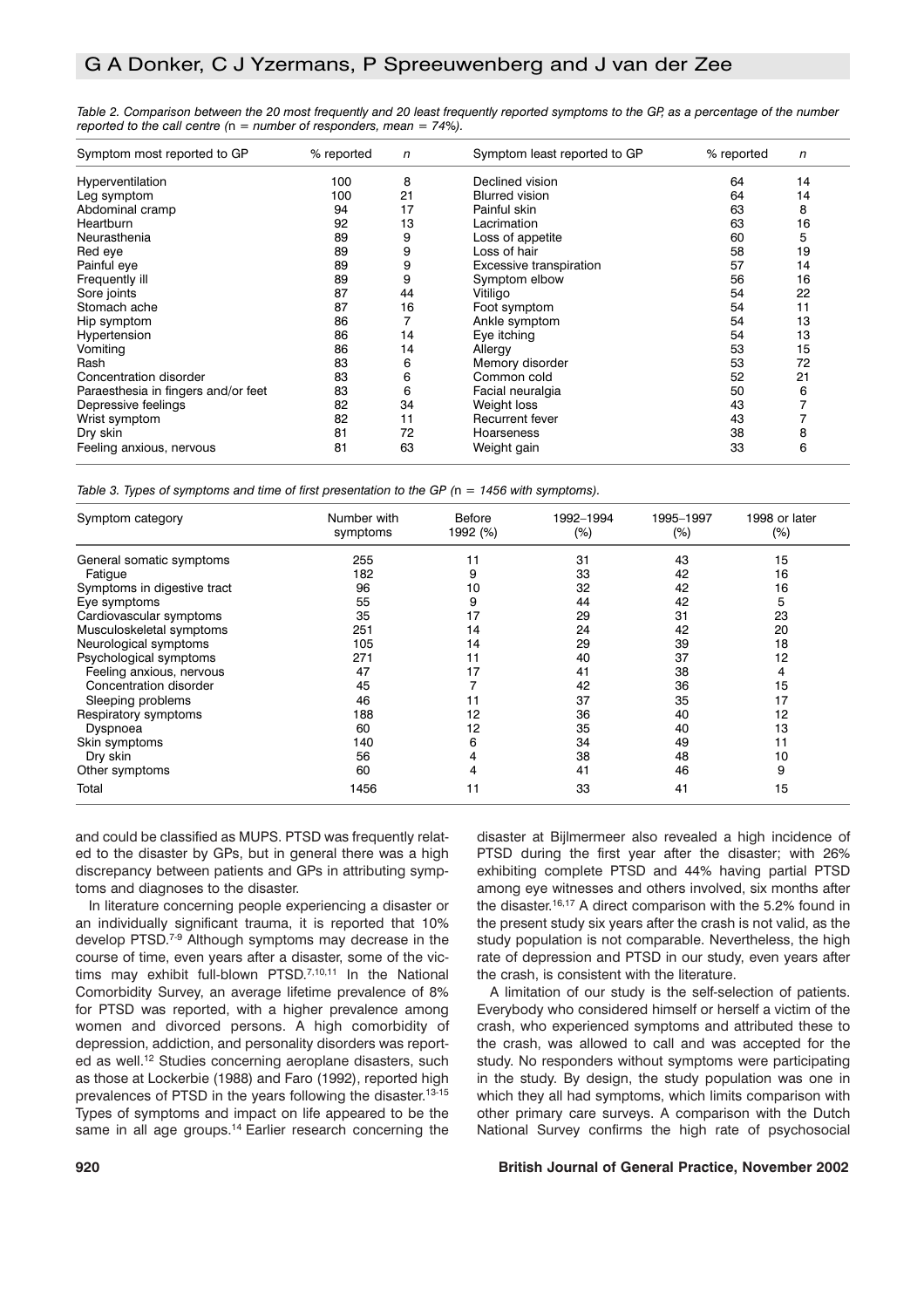| Table 4. For the six most frequently reported symptoms: most frequently associated diagnoses as percentage of the number of patients |  |  |  |
|--------------------------------------------------------------------------------------------------------------------------------------|--|--|--|
| reporting the symptom.                                                                                                               |  |  |  |

| Symptom                | Number patients | Diagnosis by the GP                 | %                       |
|------------------------|-----------------|-------------------------------------|-------------------------|
| Fatigue                | 251             | Depression                          | 5                       |
|                        |                 | Neurasthenia                        | 4                       |
|                        |                 | Problems at work                    | 2                       |
|                        |                 | Other viral diseases                | 2                       |
|                        |                 | Upper respiratory tract infection   |                         |
|                        |                 | Diabetes mellitus                   |                         |
| Headache               | 100             | Tension headache                    | 14                      |
|                        |                 | Crisis, acute stress                | 3                       |
|                        |                 | <b>Sinusitis</b>                    | 3                       |
|                        |                 | Headache                            | $\overline{\mathbf{c}}$ |
|                        |                 | Migraine                            | $\mathbf 2$             |
|                        |                 | Other diseases of respiratory tract | $\overline{2}$          |
| Dyspnoea               | 85              | Asthma                              | 12                      |
|                        |                 | Emphysema, COPD                     | 6                       |
|                        |                 | Hyperventilation                    | 6                       |
|                        |                 | Allergy                             | $\overline{2}$          |
| Sleeplessness          | 88              | <b>PTSD</b>                         | 6                       |
|                        |                 | Anxiety, nervousness, tension       | $\overline{\mathbf{c}}$ |
|                        |                 | Neurasthenia                        | $\mathbf 2$             |
|                        |                 | Problems at work                    | $\overline{2}$          |
| Concentration disorder | 77              | <b>PTSD</b>                         | 4                       |
|                        |                 | Depression                          | 3                       |
| Dry skin               | 73              | Contact eczema, other eczema        | 19                      |
|                        |                 | Dermatophytosis                     | 10                      |
|                        |                 | Constitutional eczema               | 6                       |
|                        |                 | Seborrhoic eczema                   | 4                       |
|                        |                 | Other diseases of skin/subcutis     | 4                       |

PTSD = post-traumatic stress disorder; COPD = chronic obstructive pulmonary disease.

*Table 5. Ten diagnoses (from disorders diagnosed more than four times) most suspected of being related to the disaster according to the GP's perception (as scored on a three-point scale indicating the assumed association between diagnosis and disaster: 1 = unrealistic; 2 = possible; 3 = [very] realistic).*

| Diagnosis                        | (Very) realistic (%) | Possible (%) | n  |
|----------------------------------|----------------------|--------------|----|
| <b>PTSD</b>                      | 72.4                 | 20.7         | 29 |
| Acute stress                     | 28.6                 | 35.7         | 14 |
| Disease of oesophagus            | 20.0                 | 20.0         |    |
| Anxiety disorder                 | 16.7                 | 33.3         | 6  |
| Depression                       | 16.7                 | 27.8         | 36 |
| Tension headache                 | 13.3                 | 40.0         | 15 |
| Other social problems            | 12.5                 | 25.0         | 8  |
| Other skin problems              | 11.1                 | 33.3         | 9  |
| Emphysema/COPD                   | 9.1                  | 63.6         | 11 |
| Problems with working conditions | 7.7                  | 15.4         | 13 |

PTSD = post-traumatic stress disorder; COPD = chronic obstructive pulmonary disease.

symptoms in our study. Depression, PTSD, hyperventilation, and tension headache — all in the ten most frequent diagnoses of our study — are not in the ten most prevalent diagnoses of the National Survey.18

Patients' beliefs about their symptoms are powerful influences on their decision to consult a doctor. It influences the frequency of consultation and the way in which the problem is presented.

Patients' consulting behaviour in general practice before the plane crash took place could not be analysed, owing to the study's design. In the literature, there was an increased number of GP consultations in the 15 years before develop-

#### **British Journal of General Practice, November 2002 921**

ment of chronic fatigue syndrome was found, suggesting that behavioural factors have a role in its aetiology.19 Another study comparing self-reported screening questionnaires and clinical opinion also confirms that, in general, the greater the number of symptoms a patient reports, the less likely it is that they can all be owing to somatic disease.<sup>20</sup> Total symptom scores are therefore likely to be associated with somatisation for a population.

Many of the reported symptoms and diagnoses in this study would fit in the MUPS and/or functional somatic syndrome (FSS) categories.<sup>21</sup> Muscle pain, hyperventilation, tension headache, and irritable bowel syndrome were